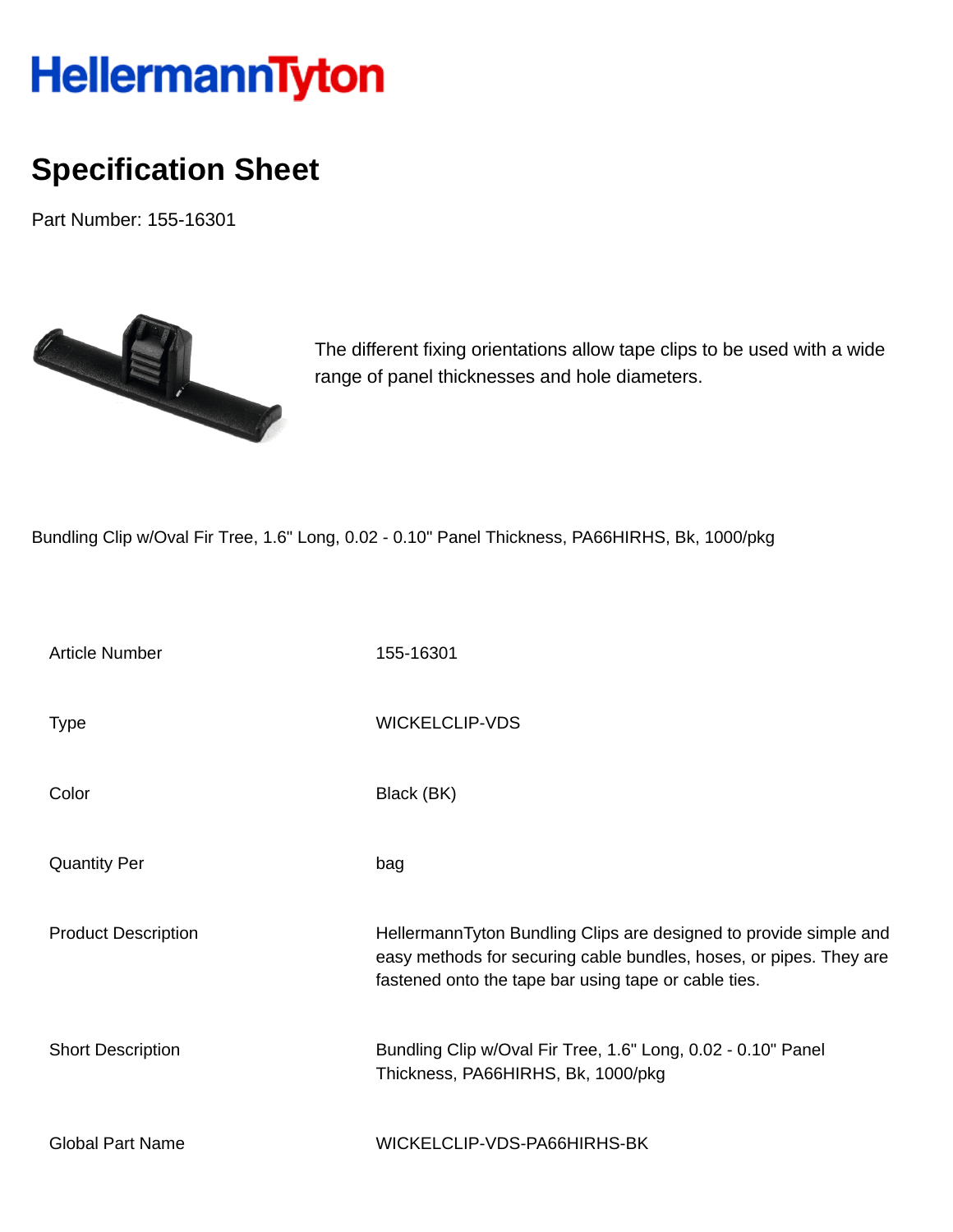| Length L (Imperial)                     | 1.6                           |
|-----------------------------------------|-------------------------------|
| Length L (Metric)                       | 40.0                          |
| <b>Fixation Method</b>                  | Fir Tree for oval holes       |
| Width W (Imperial)                      | 0.32                          |
| Width W (Metric)                        | 8.0                           |
| Height H (Imperial)                     | 0.42                          |
| Height H (Metric)                       | 10.7                          |
| Panel Thickness Min (Imperial)          | 0.02                          |
| Panel Thickness Max (Imperial)          | 0.10                          |
| Panel Thickness Min (Metric)            | 0.6                           |
| Panel Thickness Max (Metric)            | 2.5                           |
| Mounting Hole Diameter D (Imperial)     | $0.25 - 0.35$ " $0.25 - 0.39$ |
| Mounting Hole Diameter D (Metric)       | 6.3 x 9.0 mm 6.3 x 10.0 mm    |
| Mounting Hole Diameter D Min (Imperial) | 0.25                          |
| Mounting Hole Diameter D Max (Imperial) | 0.35                          |
| Mounting Hole Diameter D Max (Metric)   | 9.0                           |